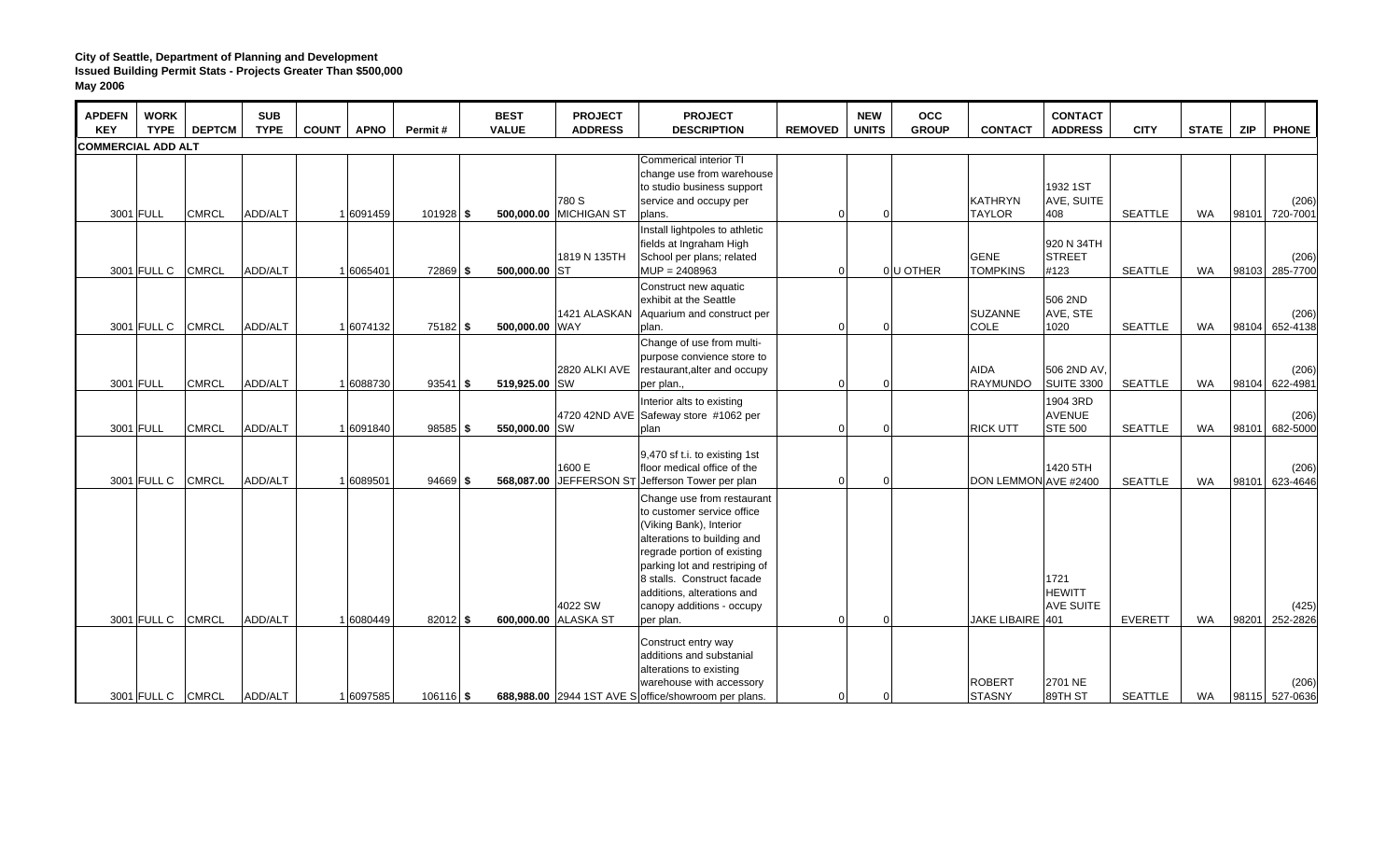| <b>APDEFN</b><br><b>KEY</b> | <b>WORK</b><br><b>TYPE</b> | <b>DEPTCM</b> | <b>SUB</b><br><b>TYPE</b> | <b>COUNT</b><br><b>APNO</b> | Permit#     | <b>BEST</b><br><b>VALUE</b> | <b>PROJECT</b><br><b>ADDRESS</b> | <b>PROJECT</b><br><b>DESCRIPTION</b>                                                                                                                                                              | <b>REMOVED</b> | <b>NEW</b><br><b>UNITS</b> | <b>OCC</b><br><b>GROUP</b> | <b>CONTACT</b>                 | <b>CONTACT</b><br><b>ADDRESS</b>     | <b>CITY</b>    | <b>STATE</b> | <b>ZIP</b> | <b>PHONE</b>            |
|-----------------------------|----------------------------|---------------|---------------------------|-----------------------------|-------------|-----------------------------|----------------------------------|---------------------------------------------------------------------------------------------------------------------------------------------------------------------------------------------------|----------------|----------------------------|----------------------------|--------------------------------|--------------------------------------|----------------|--------------|------------|-------------------------|
|                             | 3001 FULL                  | <b>CMRCL</b>  | <b>ADD/ALT</b>            | 1 6092590                   | $99090$ \$  | 800,000.00 ST               | 410 STEWART                      | Alter exist.office space znd<br>floor for condo. sales office<br>with unit F display in exist.<br>office/retail bldg., per plams                                                                  | $\Omega$       |                            | 0 B OFFICE                 | <b>JOHN</b><br><b>SERKLAND</b> | 5220<br>ROOSEVEL<br>T WAY NE         | <b>SEATTLE</b> | <b>WA</b>    |            | (206)<br>98105 523-5519 |
|                             | 3001 FULL                  | <b>CMRCL</b>  | ADD/ALT                   | 1 6092596                   | $99097$ \$  |                             | 992,052.00 100 4TH AVE N work)   | Comm TI / Construct 6,375<br>sq ft of data center space on<br>the 3rd floor of existing<br>Fisher Plaza West Building<br>per plan (with structural                                                | $\Omega$       | $\Omega$                   |                            | LEONARD<br><b>RUFF</b>         | 1420 5TH<br><b>AVE SUITE</b><br>2400 | <b>SEATTLE</b> | WA           | 98101      | (206)<br>623-4646       |
|                             | 3001 FULL C                | <b>CMRCL</b>  | <b>ADD/ALT</b>            | 1 6072561                   | 73498 \$    | 1,000,000.00 AVE N          |                                  | Commercial tenant<br>improvement-<br>multidepartment renovation<br>of labs and lab support<br>1100 FAIRVIEW areas on basement "Level<br>E", per plans                                             | $\Omega$       | $\Omega$                   |                            | BOB VIZENOR 201                | 1124<br><b>EASTLAKE</b><br>AV E, STE | <b>SEATTLE</b> | <b>WA</b>    |            | (206)<br>98109 957-6400 |
|                             | 3001 FULL C                | <b>CMRCL</b>  | ADD/ALT                   | 1 6072563                   | 73500 \$    | 1,000,000.00 AVE N          |                                  | Commercial tenant<br>improvement-<br>multidepartment renovation<br>of labs and lab support<br>1100 FAIRVIEW areas on basement "Level<br>E", per plans                                             | $\Omega$       | $\Omega$                   |                            | BOB VIZENOR 201                | 1124<br><b>EASTLAKE</b><br>AV E, STE | <b>SEATTLE</b> | WA           |            | (206)<br>98109 957-6400 |
|                             | 3001 FULL C                | <b>CMRCL</b>  | <b>ADD/ALT</b>            | 1 6072564                   | 73501 \$    | $2.000.000.00$ AVE N        |                                  | Commercial tenant<br>improvement-<br>multidepartment renovation<br>of labs and lab support<br>1100 FAIRVIEW areas on basement "Level<br>E", per plans                                             | $\Omega$       | $\Omega$                   |                            | BOB VIZENOR 201                | 1124<br><b>EASTLAKE</b><br>AV E, STE | <b>SEATTLE</b> | <b>WA</b>    |            | (206)<br>98109 957-6400 |
|                             | 3001 FULL C CMRCL          |               | ADD/ALT                   | 1 6075955                   | 77145 \$    |                             | 5,255,000.00 900 4TH AVE         | Phase II of III for a<br>substantial alteration &<br>construction of a 23-story<br>highrise addition /structural<br>frame for new high-rise<br>tower/no occupancy/build<br>per plan (MUP 2409249) | $\Omega$       | 129                        |                            | <b>TODD STINE</b>              | 810 3RD AV<br>#220                   | <b>SEATTLE</b> | WA           |            | (206)<br>98104 405-4443 |
| <b>TENANT IMPROVEMENT</b>   |                            |               |                           |                             |             |                             |                                  |                                                                                                                                                                                                   |                |                            |                            |                                |                                      |                |              |            |                         |
|                             | 3003 FULL C CMRCL          |               | <b>CHILD</b>              | 1 6094642                   | $101962$ \$ |                             | 685,000.00 1201 3RD AVE COIE     | <b>Blanket Permit for interior</b><br>non-structural alterations for<br>the 14th floor. PERKINS                                                                                                   |                |                            |                            | <b>DANA PIPER</b>              | 911<br><b>WESTERN</b><br><b>AV</b>   | SEATTLE        | WA           |            | (206)<br>98104 292-9101 |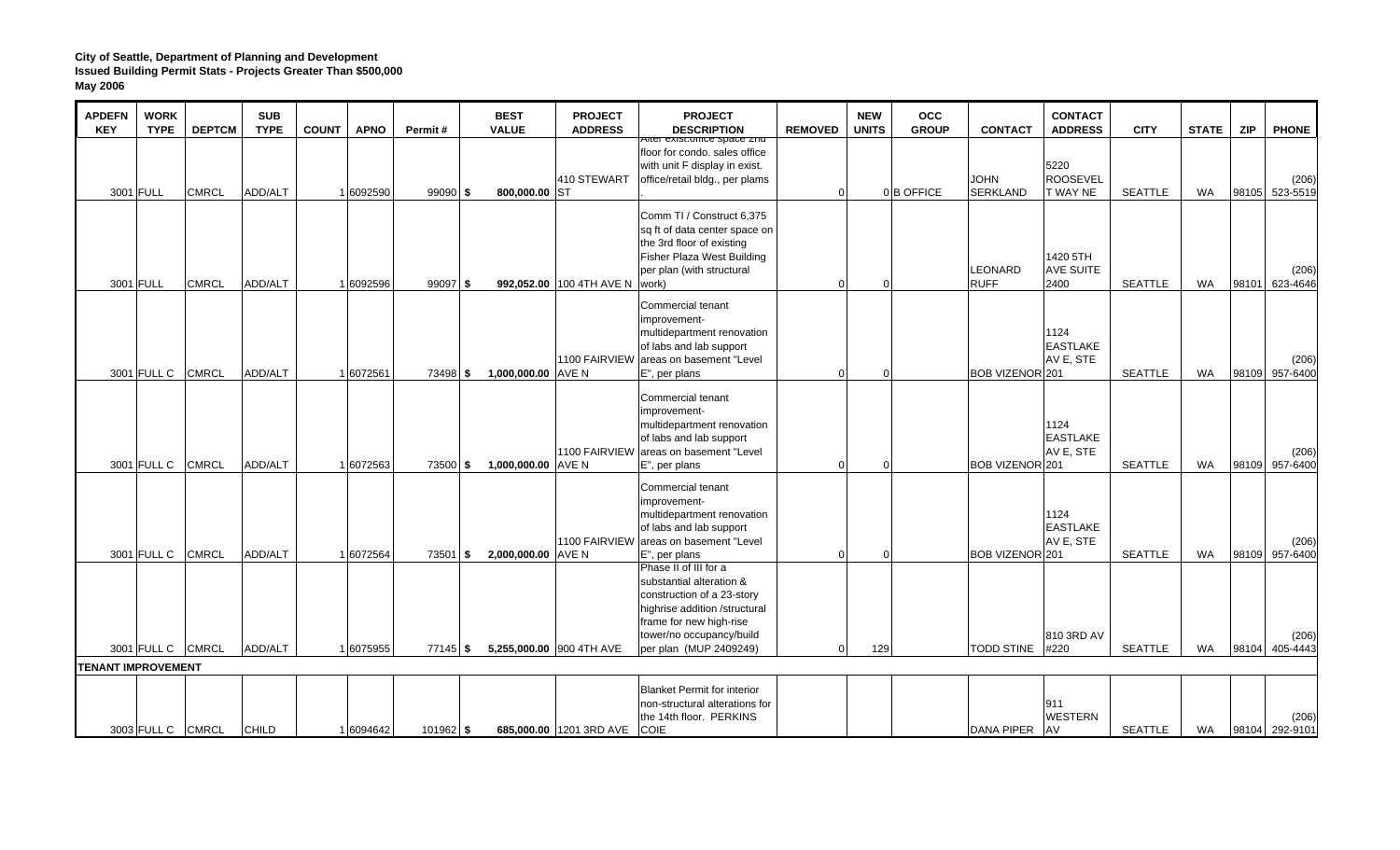| <b>APDEFN</b><br><b>KEY</b> | <b>WORK</b><br><b>TYPE</b> | <b>DEPTCM</b> | <b>SUB</b><br><b>TYPE</b> | <b>COUNT</b><br><b>APNO</b> | Permit#     | <b>BEST</b><br><b>VALUE</b> | <b>PROJECT</b><br><b>ADDRESS</b> | <b>PROJECT</b><br><b>DESCRIPTION</b>                                | <b>REMOVED</b> | <b>NEW</b><br><b>UNITS</b> | <b>OCC</b><br><b>GROUP</b> | <b>CONTACT</b>                  | <b>CONTACT</b><br><b>ADDRESS</b> | <b>CITY</b>            | <b>STATE</b> | <b>ZIP</b> | <b>PHONE</b>            |
|-----------------------------|----------------------------|---------------|---------------------------|-----------------------------|-------------|-----------------------------|----------------------------------|---------------------------------------------------------------------|----------------|----------------------------|----------------------------|---------------------------------|----------------------------------|------------------------|--------------|------------|-------------------------|
|                             |                            |               |                           |                             |             |                             |                                  | <b>Blanket Permit for Interior</b>                                  |                |                            |                            |                                 | 600                              |                        |              |            |                         |
|                             |                            |               |                           |                             |             |                             |                                  | Alterations to Floor 44th &                                         |                |                            |                            |                                 | <b>UNIVERSIT</b>                 |                        |              |            |                         |
|                             |                            |               |                           |                             |             |                             |                                  | 45th - Miller Nash.                                                 |                |                            |                            |                                 | Y ST SUITE                       |                        |              |            | (206)                   |
|                             | 3003 FULL C CMRCL          |               | <b>CHILD</b>              | 1 6093783                   | 100777 \$   |                             | 806,300.00 601 UNION ST          |                                                                     |                |                            |                            | TERI BULLEN 2820                |                                  | <b>SEATTLE</b>         | <b>WA</b>    | 98101      | 613-5364                |
|                             |                            |               |                           |                             |             |                             |                                  | <b>Blanket Permit for interior</b><br>non-structural alterations to |                |                            |                            | <b>ROSALYN</b>                  | 701 5TH AV                       |                        |              |            | (206)                   |
|                             | 3003 FULL C                | <b>CMRCL</b>  | <b>CHILD</b>              | 1 6096981                   | 105289 \$   |                             | 1,076,765.00 901 3RD AVE         | the 16 & 17. ADAPTIS, INC.                                          |                |                            |                            | <b>BRANDON</b>                  | <b>SUITE 4000</b>                | SEATTLE                | WA           |            | 98104 262-5413          |
| <b>NEW COMMERCIAL</b>       |                            |               |                           |                             |             |                             |                                  |                                                                     |                |                            |                            |                                 |                                  |                        |              |            |                         |
|                             |                            |               |                           |                             |             |                             |                                  | Construct new mixed use                                             |                |                            |                            |                                 |                                  |                        |              |            |                         |
|                             |                            |               |                           |                             |             |                             |                                  | building w/24 residential                                           |                |                            |                            |                                 |                                  |                        |              |            |                         |
|                             |                            |               |                           |                             |             |                             |                                  | units above street level                                            |                |                            |                            |                                 |                                  |                        |              |            |                         |
|                             |                            |               |                           |                             |             |                             |                                  | retail, and occupy per plan                                         |                |                            |                            |                                 |                                  |                        |              |            |                         |
|                             |                            |               |                           |                             |             |                             |                                  | (1419 12th AVE. adj bldg                                            |                |                            |                            |                                 |                                  |                        |              |            |                         |
|                             |                            |               |                           |                             |             |                             |                                  | incorporated into this site<br>provides parking bldg permit         |                |                            |                            |                                 | 121                              |                        |              |            |                         |
|                             |                            |               |                           |                             |             |                             |                                  | 2504277) MUP 2501918                                                |                |                            |                            |                                 | <b>STEWART</b>                   |                        |              |            | (206)                   |
|                             | 3001 FULL C CMRCL          |               | <b>NEW</b>                | 1 6068840                   | $69491$ \$  |                             |                                  | 3,909,926.00 1121 E PIKE ST (Design Review Project)                 | U              | 24                         |                            | LESLEY BAIN ST #200             |                                  | <b>SEATTLE</b>         | WA           | 98101      | 443-8606                |
|                             |                            |               |                           |                             |             |                             |                                  | Phase I of III excavation and                                       |                |                            |                            |                                 |                                  |                        |              |            |                         |
|                             |                            |               |                           |                             |             |                             | 800                              | shoring for construction of                                         |                |                            |                            |                                 | 26456                            |                        |              |            |                         |
|                             |                            |               |                           |                             |             |                             | <b>REPUBLICAN</b>                | research laboratories, per                                          |                |                            |                            | <b>IODL</b>                     | <b>MARINE</b>                    |                        |              |            | (425)                   |
|                             | 3001 FULL C CMRCL          |               | <b>NEW</b>                | 1 6074186                   | 75239 \$    | 4,000,000.00 ST             |                                  | plans.                                                              | n              | $\Omega$                   |                            | <b>PATTERSON</b>                |                                  | VIEW DR S   DES MOINES | WA           |            | 98198 681-4718          |
|                             |                            |               |                           |                             |             |                             |                                  | CONSTRUCT NEW MIXED-                                                |                |                            |                            |                                 |                                  |                        |              |            |                         |
|                             |                            |               |                           |                             |             |                             |                                  | USE BLDG W/<br>UNDERGROUND PARKING                                  |                |                            |                            |                                 |                                  |                        |              |            |                         |
|                             |                            |               |                           |                             |             |                             |                                  | AND OCCUPY PER                                                      |                |                            |                            |                                 |                                  |                        |              |            |                         |
|                             |                            |               |                           |                             |             |                             |                                  | PLAN(PHASE                                                          |                |                            |                            |                                 | 26456                            |                        |              |            |                         |
|                             |                            |               |                           |                             |             |                             |                                  | 4744 12TH AVE II), MUP9802215/2500797                               |                |                            | B OFFICE, A-3 CRAIG        |                                 | <b>MARINE</b>                    |                        |              |            | (206)                   |
|                             | 3001 FULL C                |               | <b>NEW</b>                | 1 6098037                   | $106723$ \$ | 7,343,400.00 NE             |                                  |                                                                     | U              |                            | 72 OTHER                   | <b>BELCHER</b>                  |                                  | VIEW DR S   DES MOINES | WA           |            | 98198 295-0613          |
|                             |                            |               |                           |                             |             |                             |                                  |                                                                     |                |                            |                            |                                 |                                  |                        |              |            |                         |
|                             |                            |               |                           |                             |             |                             |                                  | <b>DEMO EXISTING</b>                                                |                |                            |                            |                                 |                                  |                        |              |            |                         |
|                             |                            |               |                           |                             |             |                             |                                  | COMMERCIAL BUILDINGS,                                               |                |                            |                            |                                 |                                  |                        |              |            |                         |
|                             |                            |               |                           |                             |             |                             |                                  | CONSTRUCT NEW MIXED<br><b>USE BUILDING AND</b>                      |                |                            |                            |                                 |                                  |                        |              |            |                         |
|                             |                            |               |                           |                             |             |                             |                                  | <b>OCCUPY PER PLAN. USE</b>                                         |                |                            |                            |                                 |                                  |                        |              |            |                         |
|                             |                            |               |                           |                             |             |                             |                                  | <b>ESTABLISHED UNDER</b>                                            |                |                            |                            |                                 |                                  |                        |              |            |                         |
|                             |                            |               |                           |                             |             |                             |                                  | MUP 744677 -                                                        |                |                            | M RETAIL, R-2              |                                 |                                  |                        |              |            |                         |
|                             |                            |               |                           |                             |             |                             | 2851                             | <b>COMMERCIAL TENANT</b>                                            |                |                            | APARTMENT.                 |                                 |                                  |                        |              |            |                         |
|                             | 3001 FULL C                | <b>CMRCL</b>  | <b>NEW</b>                | 1 6097233                   |             | 105624 \$ 16,155,803.00 E   |                                  | <b>EASTLAKE AVE IMPROVEMENTS UNDER</b><br><b>SEPARATE PERMITS</b>   | O              |                            | S-1 PARKNG<br>128 ENCL     | <b>BRIAN</b><br><b>RUNDBERG</b> | 437 SMITH<br><b>ST</b>           | <b>SEATTLE</b>         | WA           |            | (206)<br>98109 696-1970 |
|                             |                            |               |                           |                             |             |                             |                                  |                                                                     |                |                            |                            |                                 | 10500 NE                         |                        |              |            |                         |
|                             |                            |               |                           |                             |             |                             | 301 NE                           | Construct a new 5-level                                             |                |                            |                            |                                 | 8TH                              |                        |              |            |                         |
|                             |                            |               |                           |                             |             |                             | <b>NORTHGATE</b>                 | parking structure and                                               |                |                            |                            | <b>CARY</b>                     | <b>STREET</b>                    |                        |              |            | (425)                   |
|                             | 3001 FULL C CMRCL          |               | <b>NEW</b>                | 1 6081360                   |             | 82952 \$17,751,400.00 WAY   |                                  | occupy per plans.                                                   |                | $\Omega$                   |                            | KOPCZYNSKI SUITE 800            |                                  | <b>BELLEVUE</b>        | WA           |            | 98004 455-2144          |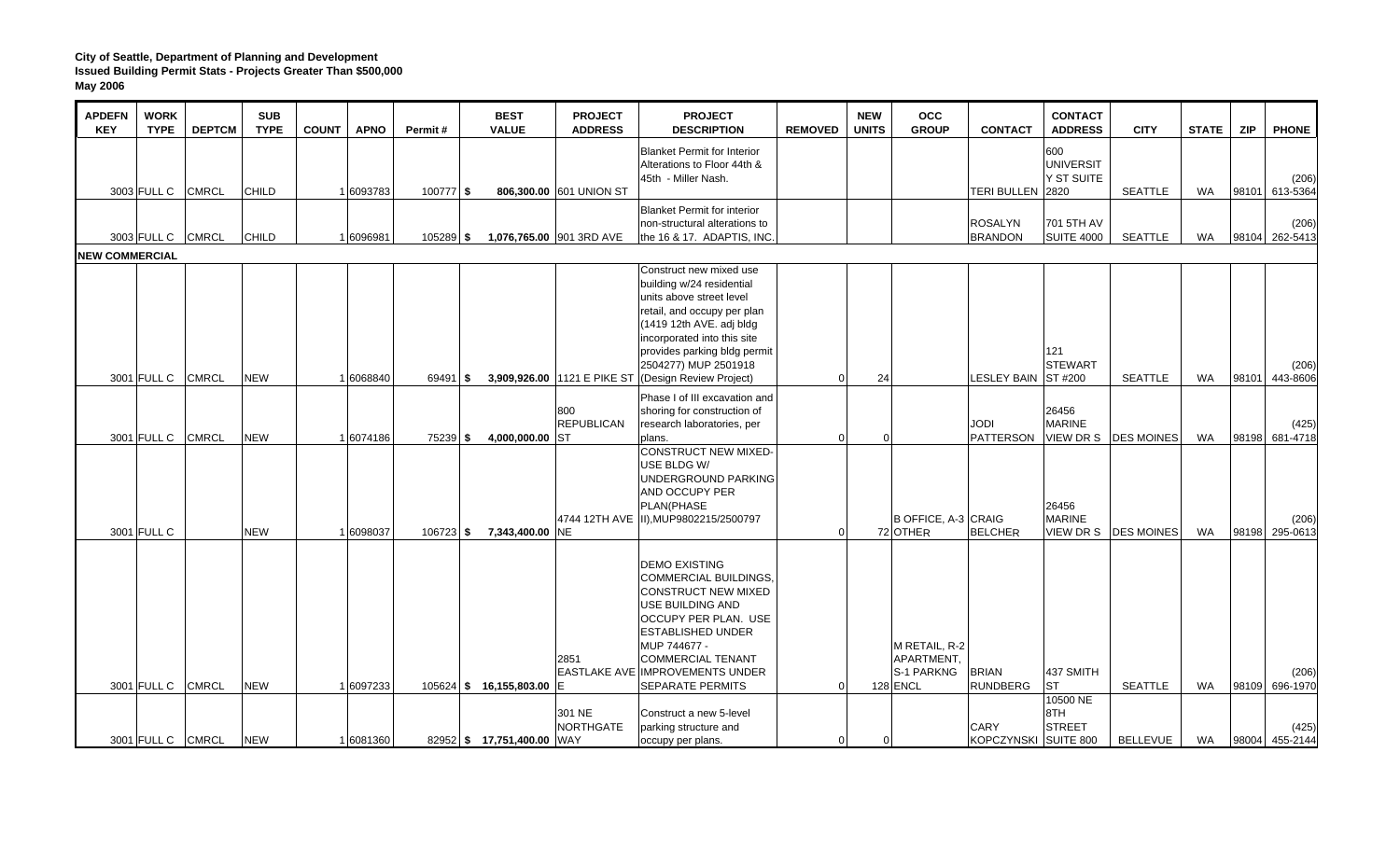| <b>APDEFN</b><br><b>KEY</b> | <b>WORK</b><br><b>TYPE</b> | <b>DEPTCM</b> | <b>SUB</b><br><b>TYPE</b> | <b>COUNT</b> | <b>APNO</b> | Permit#     | <b>BEST</b><br><b>VALUE</b>       | <b>PROJECT</b><br><b>ADDRESS</b> | <b>PROJECT</b><br><b>DESCRIPTION</b>                                                                                                                                                                           | <b>REMOVED</b> | <b>NEW</b><br><b>UNITS</b> | <b>OCC</b><br><b>GROUP</b>   | <b>CONTACT</b>                  | <b>CONTACT</b><br><b>ADDRESS</b>     | <b>CITY</b>                    | <b>STATE</b> | <b>ZIP</b> | <b>PHONE</b>            |
|-----------------------------|----------------------------|---------------|---------------------------|--------------|-------------|-------------|-----------------------------------|----------------------------------|----------------------------------------------------------------------------------------------------------------------------------------------------------------------------------------------------------------|----------------|----------------------------|------------------------------|---------------------------------|--------------------------------------|--------------------------------|--------------|------------|-------------------------|
|                             | 3001 FULL C CMRCL          |               | <b>NEW</b>                |              | 1 6084145   |             | 86808 \$44,846,431.00 401 5TH AVE |                                  | Construct Phase Two of<br>Two, King County/Goat Hill<br>Administrative Office<br>Building and occupy per<br>plan.                                                                                              | 0              |                            |                              | CINDY EDENS AV #2700            | 1201 3RD                             | <b>SEATTLE</b>                 | WA           |            | (206)<br>98101 447-9000 |
| <b>MULTIFAMILY ADD ALT</b>  |                            |               |                           |              |             |             |                                   |                                  |                                                                                                                                                                                                                |                |                            |                              |                                 |                                      |                                |              |            |                         |
|                             | 3001 FULL                  | <b>MF</b>     | ADD/ALT                   |              | 1 6083959   | 86550 \$    | 600,000.00 ST                     |                                  | Interior alterations to 7<br>existing apartment units on<br>2nd and 3rd floors a of<br>mixed use<br>123 S JACKSON commercial/residential<br>building, per plans.                                               | $\Omega$       | $\Omega$                   |                              | CHRISTOPHE 1822 14TH<br>R DAY   | AV SUITE D                           | <b>SEATTLE</b>                 | WA           |            | (206)<br>98122 860-2847 |
|                             | 3001 FULL C MF             |               | ADD/ALT                   |              | 1 6088199   | $92844$ \$  |                                   |                                  | Replace exterior siding due<br>to water damage and install<br>shearwalls to existing 4 story<br>1,200,000.00 18 DRAVUS ST condo building per plan.                                                             | 0              | $\Omega$                   |                              | <b>DALLAS</b><br><b>LEWIS</b>   | 1115 N 97TH<br><b>ST</b>             | <b>SEATTLE</b>                 | WA           |            | (206)<br>98103 650-1547 |
| <b>MULTIFAMILY NEW</b>      |                            |               |                           |              |             |             |                                   |                                  |                                                                                                                                                                                                                |                |                            |                              |                                 |                                      |                                |              |            |                         |
|                             | 3001 FULL C                | MF            | <b>NEW</b>                |              | 1 6086369   | $90128$ \$  | 517,078.00 PL N                   | 3619 ALBION                      | Establish use as<br>townhouses and Construct<br>new 3-story + basement 3-<br>unit townhome structure with<br>attached garages (East<br>bldg) per plan<br>(Reviews/Processing 2 AP's<br>under primary 6084504). | $\Omega$       |                            | $R-3$<br>6 TOWNHOUSE KAPPERS | <b>GREG</b>                     | 10613 NE<br>38TH<br>PLACE #17        | <b>KIRKLAND</b>                | WA           | 98033      | (425)<br>822-2829       |
|                             | 3001 FULL C                | MF            | <b>NEW</b>                |              | 1 6088618   | $93384$ \$  | 735,490.00 SW                     | 9231 17TH AVE                    | Establish use as and<br>construct 3-story triplex<br>townhouse with attached<br>garages per plan                                                                                                               | U              | 3                          |                              | <b>GEOFFREY</b><br><b>BELAU</b> | 838 S<br><b>DONOVAN</b><br><b>ST</b> | <b>SEATTLE</b>                 | <b>WA</b>    |            | (206)<br>98108 658-8031 |
|                             | 3001 FULL C                | <b>MF</b>     | <b>NEW</b>                |              | 1 6098664   | $107524$ \$ | 757,157.00 WAY                    | 2804 S<br><b>COLUMBIAN</b>       | <b>CONSTRUCT 2 CAR</b><br><b>DETACHED GARAGE, PER</b><br>PLANS.                                                                                                                                                | U              |                            |                              | <b>LINDA</b><br><b>STALZER</b>  | 7525 SE<br>24TH ST<br>#650           | <b>MERCER</b><br><b>ISLAND</b> | WA           |            | (206)<br>98040 357-4800 |
|                             | 3001 FULL C MF             |               | <b>NEW</b>                |              | 1 6098665   | $107525$ \$ | 757,158.00 WAY                    | 2804 S<br><b>COLUMBIAN</b>       | <b>CONSTRUCT 2 CAR</b><br><b>DETACHED GARAGE, PER</b><br>PLANS.                                                                                                                                                | $\Omega$       |                            |                              | LINDA<br><b>STALZER</b>         | 7525 SE<br>24TH ST<br>#650           | <b>MERCER</b><br><b>ISLAND</b> | WA           |            | (206)<br>98040 357-4800 |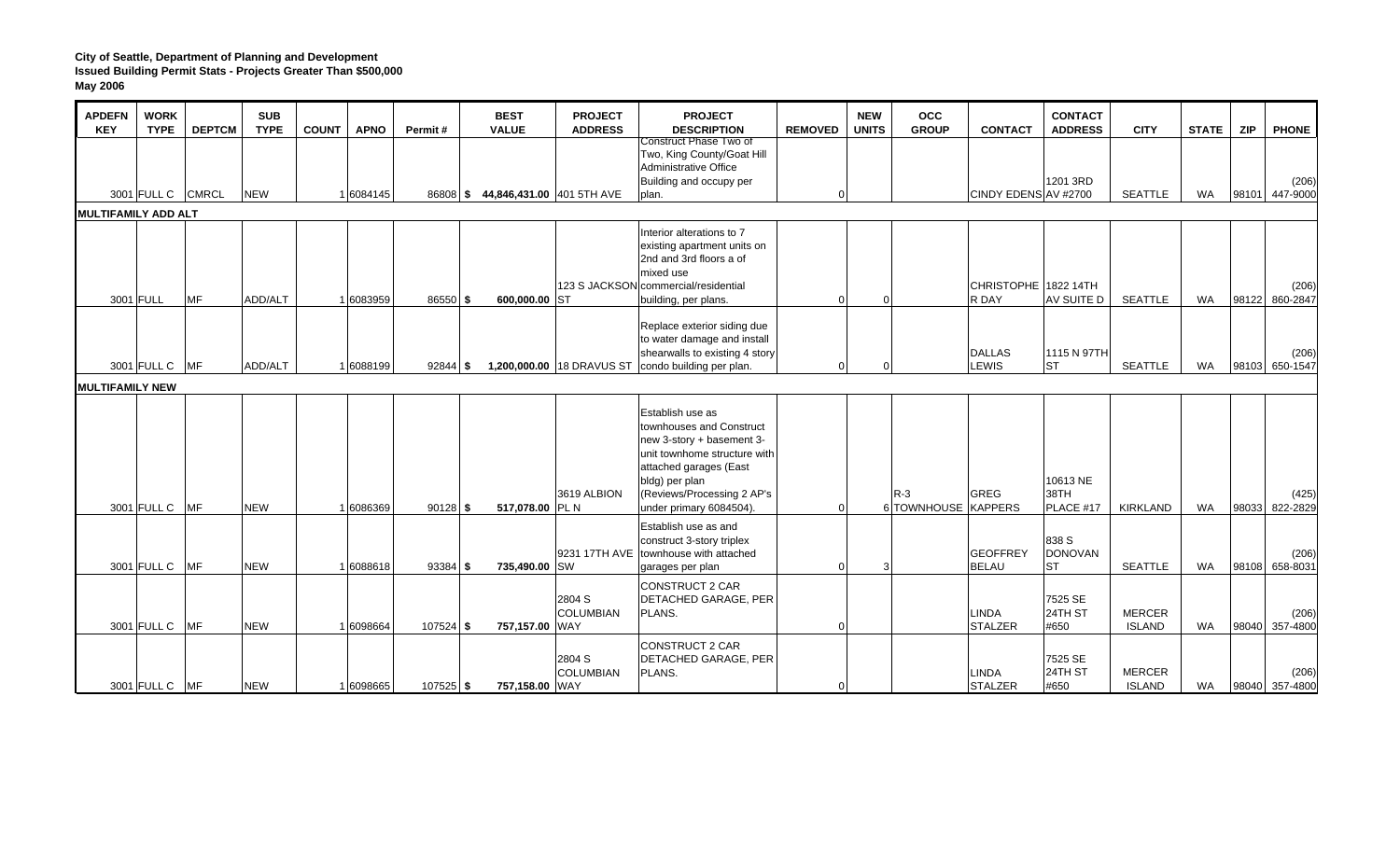| <b>APDEFN</b><br><b>KEY</b> | <b>WORK</b><br><b>TYPE</b>                   | <b>DEPTCM</b> | <b>SUB</b><br><b>TYPE</b> | <b>COUNT</b> | <b>APNO</b> | Permit#     | <b>BEST</b><br><b>VALUE</b> | <b>PROJECT</b><br><b>ADDRESS</b> | <b>PROJECT</b><br><b>DESCRIPTION</b>                                                                                                                                                                                                                                      | <b>REMOVED</b> | <b>NEW</b><br><b>UNITS</b> | <b>OCC</b><br><b>GROUP</b>                   | <b>CONTACT</b>                 | <b>CONTACT</b><br><b>ADDRESS</b>          | <b>CITY</b>                    | <b>STATE</b> | <b>ZIP</b> | <b>PHONE</b>            |
|-----------------------------|----------------------------------------------|---------------|---------------------------|--------------|-------------|-------------|-----------------------------|----------------------------------|---------------------------------------------------------------------------------------------------------------------------------------------------------------------------------------------------------------------------------------------------------------------------|----------------|----------------------------|----------------------------------------------|--------------------------------|-------------------------------------------|--------------------------------|--------------|------------|-------------------------|
|                             | 3001 FULL C                                  | <b>MF</b>     | <b>NEW</b>                |              | 1 6098666   | 107526 \$   | 757,159.00 WAY              | 2804 S<br><b>COLUMBIAN</b>       | <b>CONSTRUCT 1 CAR</b><br><b>DETACHED GARAGE, PER</b><br>PLANS.                                                                                                                                                                                                           | U              |                            |                                              | LINDA<br><b>STALZER</b>        | 7525 SE<br>24TH ST<br>#650                | <b>MERCER</b><br><b>ISLAND</b> | WA           |            | (206)<br>98040 357-4800 |
|                             | 3001 FULL C                                  | <b>IMF</b>    | <b>NEW</b>                |              | 1 6098655   | $107514$ \$ | 766,961.00 WAY              | 2804 S<br><b>COLUMBIAN</b>       | <b>ESTABLISH USE AS</b><br><b>TOWNHOUSES</b><br>CONSTRUCT 5-UNIT<br><b>TOWNHOUSE, PER</b><br>PLANS.                                                                                                                                                                       |                |                            | U PRIV<br>GARAGE, R-2<br>5 APARTMENT STALZER | LINDA                          | 7525 SE<br>24TH ST<br>#650                | <b>MERCER</b><br><b>ISLAND</b> | WA           |            | (206)<br>98040 357-4800 |
|                             | 3001 FULL C MF                               |               | <b>NEW</b>                |              | 1 6099452   | $108604$ \$ |                             | 1122<br>859,300.00 BROADWAY E    | <b>DEMOLISH EXISTING</b><br>SINGLE FAMILY<br><b>RESIDNECE ESTABLISH</b><br><b>USE AS APARTMENTS</b><br><b>CONSTRUCT APARTMENT</b><br><b>BUILDING WITH</b><br><b>BASEMENT GARAGE AND</b><br><b>OCCUPY PER PLAN THIS</b><br><b>PROJECT IS SUBJECT TO</b><br><b>EHN 1848</b> |                | 5                          |                                              | <b>NEAL</b><br><b>THOMPSON</b> | 1102 19TH<br><b>AVENUE</b><br><b>EAST</b> | SEATTLE                        | WA           |            | (206)<br>98112 322-1192 |
|                             | <b>SINGLE FAMILY ADD ALT</b>                 |               |                           |              |             |             |                             |                                  |                                                                                                                                                                                                                                                                           |                |                            |                                              |                                |                                           |                                |              |            |                         |
|                             | 3001 FULL C SF/D<br><b>SINGLE FAMILY NEW</b> |               | ADD/ALT                   |              | 1 6075671   | 76848 \$    | 577,722.00 RD               |                                  | Addition to 2nd floor, and<br>misc additions/alterations to<br>1st floor, basement and<br>5505 S UPLAND garage. Includes a new deck<br>addition, per plan.                                                                                                                | O              | $\Omega$                   |                                              | ANNE<br><b>SCHWAB</b>          | 5806 E<br><b>MERCER</b><br><b>WY</b>      | <b>MERCER</b><br><b>ISLAND</b> | <b>WA</b>    |            | (206)<br>98040 232-3837 |
|                             | 3001 FULL C                                  | SF/D          | <b>NEW</b>                |              | 1 6099911   | $109247$ \$ | 521,559.00 E                |                                  | <b>ESTAB. USE AS SINGLE</b><br><b>FAMILY RESIDENCE AND</b><br>CONSTRUCT NEW 2-<br><b>STORY SINGLE FAMILY</b><br><b>RESIDENCE WITH</b><br><b>BASEMENT AND AN</b><br><b>ATTACHED 2-CAR</b><br>1910 15TH AVE GARAGE, PER PLANS.                                              | O              |                            |                                              | <b>DARREN</b><br><b>PATT</b>   | 3663 50TH<br>AVE NE                       | <b>SEATTLE</b>                 | <b>WA</b>    |            | (425)<br>98105 941-3053 |
|                             | 3001 FULL C SF/D                             |               | <b>NEW</b>                |              | 1 6088064   | $92634$ \$  | 543,190.00 E                |                                  | Establish use for a single<br>family dwelling and construct<br>a one family dwelling with<br>1219 38TH AVE detached garage, per plans<br>and demo permit#6092203                                                                                                          | <sup>0</sup>   |                            |                                              | KATHLEEN<br><b>MCNEELY</b>     | 109 BELL ST SEATTLE                       |                                | WA           |            | (206)<br>98101 443-0494 |